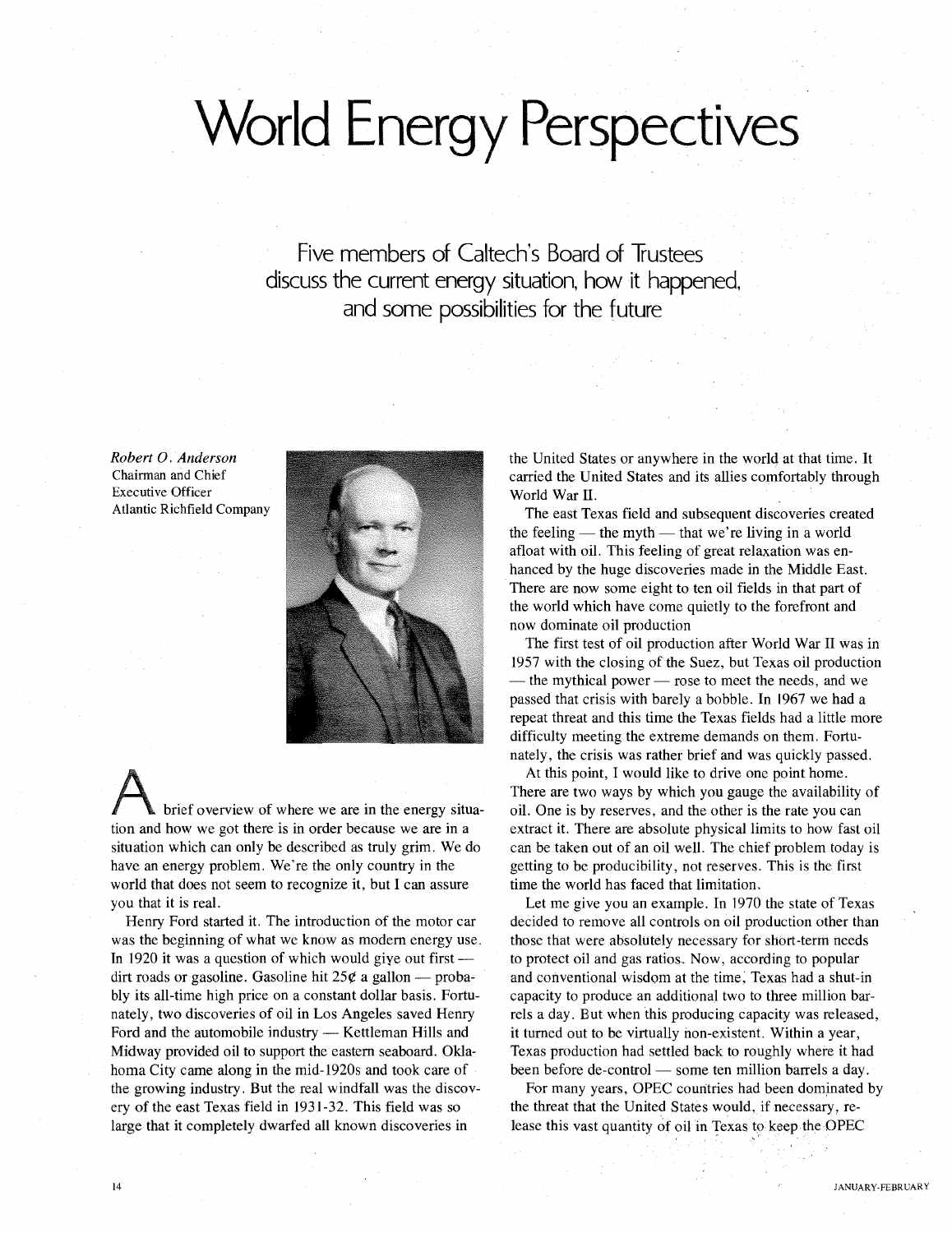prices under control. It worked, and until 1970 very little oil from the Middle East was soid at a price as high as \$1 a barrel. Of course, once this sword was removed from over OPEC's head, OPEC became a viable and a very effective cartel. By early 1972, it had negotiated its first worldwide price increase to \$2.50 a barrel, a huge step forward because it proved that these countries could move in concert.

When OPEC realized that the embargo it had imposed in 1973 was failing, its first move was to double the price of petroleum to \$5.50 a barrel. That didn't seem to get the world's attention, so between Christmas and New Year's of 1973, it just decided to double the price again  $-$  to \$11.00 a barrel - and see what would happen. Amazingly enough, that price stuck, and I think OPEC was more surprised than anyone else. What had happened was a quadrupling of world oil prices in a matter of six or seven months.

The reactions were interesting. The rest of the world's consumption of petroleum declined rather significantly in response to the price and the recognition that there were problems with each nation's balance of payments. Developing countries in the extreme and even Europe and Japan significantly reduced their consumption. The only country that did not was the United States, which significantly increased its consumption and its imports.

Now this was the scenario when we moved into 1978. I believe, and I am going to climb out on a limb here, that history will show that world oil production peaked in the last six months of 1978, and in all probability that peak will never be reached again. Figures released in the fall of 1979 by the International Energy Agency in Paris would support this contention.

The collapse of Iran really triggered the start of the decline of world oil production, which this year will probably be down one to two million barrels below the level of the last third or fourth quarter of 1978. This is being driven home very dramatically by something that is not generally known; the present price of world oil is nearly \$40 a barrel. The official OPEC price of \$22 to \$24 (\$18 in Saudi Arabia) has practically no relationship to the going price of oil on what has become an open-market economy. We have in the world today a totally free market, and no one knows where the market price will go.

There are indications that price is beginning to have an impact on consumption. Consumption in the United States has gone down for the first time in nearly 50 years. The decline is 6 to 7 percent, which corresponds to  $1\frac{1}{4}$  to  $1\frac{1}{2}$ million barrels a day, and so it is significant.

A number of other factors are emerging. First, in the last ten years the production industry has moved to where . nearly 3/4 of the world's oil production is in the hands of governments or government-owned oil companies. It is no longer controlled by private industries as it was 20 years ago but is highly nationalized. In the final analysis, you are dealing with governments.

Second, there is a growing tendency for government-

to-government negotiations and deals. Two years ago our government intervened for the first time in a negotiation with Mexico for gas. In that case, it was counterproductive and only created hard feelings with Mexico. I would hope this is not the start of a future trend because governmentto-government negotiations invariably bring in political considerations. Unless the free-market economy is separated from political decisions, there will be pressures in various parts of the world that will be extremely difficult to deal with.

Another recent happening, one which is very difficult for us to comprehend, is that for the first time the majority of earnings in this industry come from overseas. The rather startling third-quarter earnings of international companies drive this home. Excluding the independent operators, somewhere between 60 and 67 percent of the industry's earnings come from sales and production abroad. The industry is becoming a little like Volvo in Sweden and Sony in Japan. The hue and cry that is now coming out of Washington corresponds to the Japanese complaining that Sony is making too much money selling television sets to the Americans. These earnings from abroad are really a positive benefit to our balance of payments. (I am sorry to say our company is a totally domestic company so we're on the other side of the fence, but I can admire the pasture over there.)

We are moving into an era without any precedent. Production in the United States is declining at the rate of half a million barrels per day per year. The official response to this crisis is what I call a liquidation tax  $-$  the government calls it excess profits - but it is a unit liquidation tax on existing domestic reserves which will insure the revenues will go to the federal government rather than to the industry itself. We will still have in no way come to grips with the problem.

What are our energy options? Solar, of course, in the long range offers remarkable benefits, but it is working on a different time scale than we are. Nuclear and coal still are our only two large viable options.

We have an enormous problem. The biggest part of it is convincing the American public. Washington has conventional wisdom that says the industry has vast quantities of oil still hidden in the ground, that when Texas was turned loose that hidden capacity to produce did not show up so it must still be there. Actually, it was dissipated during a period in which we were importing oil at \$1.00 to \$1.50 a barrel and enjoying air-conditioning the sidewalks in front of Sears Roebuck stores. Until we can remove the myth that there is unproduced oil — hidden oil — our credibility is lost and the chance of getting our story across near impossible.

There is one thing that I would like to leave with you: that cross-over when demand would exceed supply, which everyone agreed would happen in the mid-1980s or 1990s - it happened last year. We are on a declining curve, and we have a lot of lessons to learn along with it.  $\square$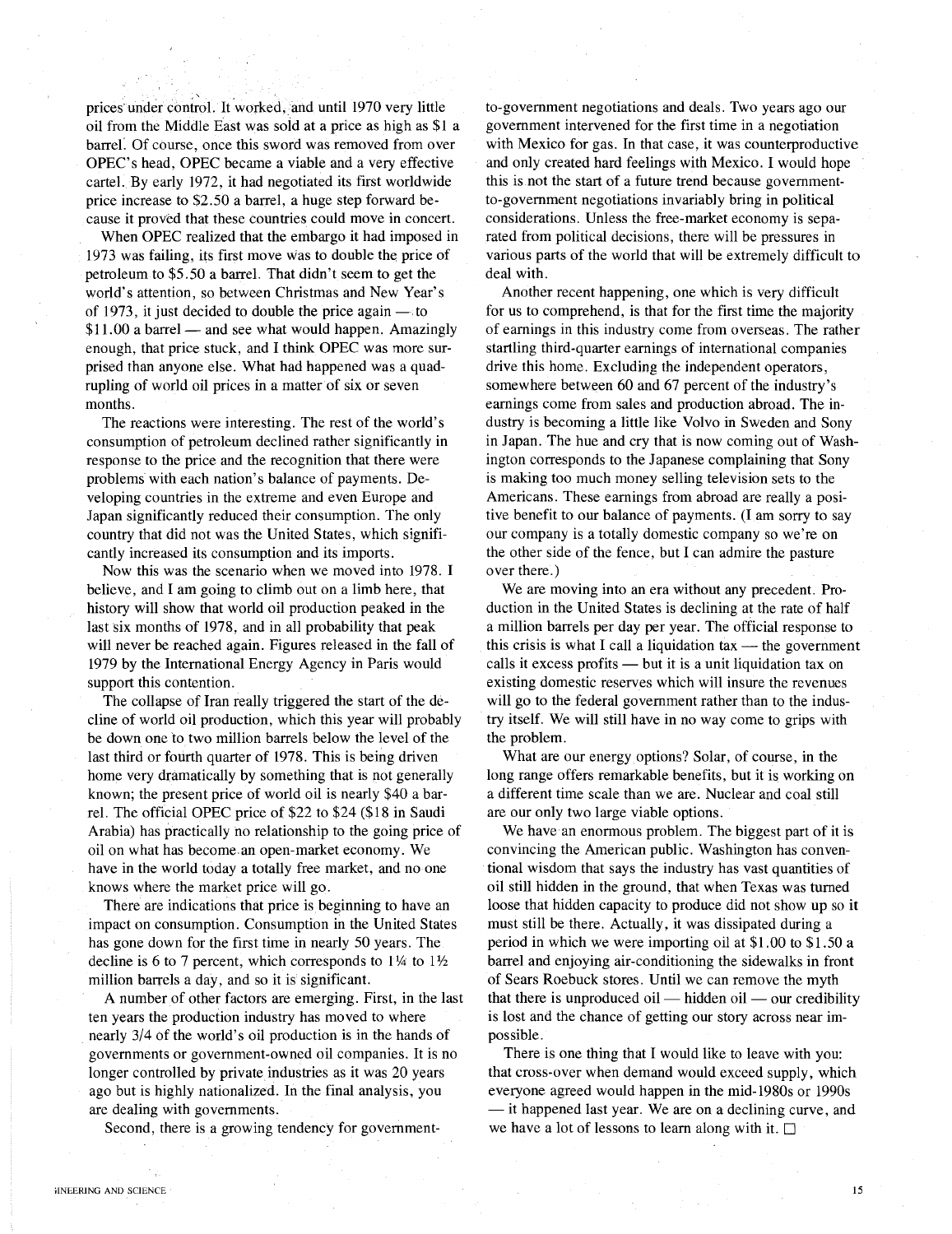*Robert* S. *McNamara* President World Bank



want to start by making two general points that are not accepted by the American people today  $-$  and until they are I think the United States is going to be in trouble. Next, I want to make some general comments on the nature of the energy problem, and then shift to a discussion of something that I know a little bit about: the developing countries, and the effect of the problem on them. Finally, I want to draw a conclusion, and that conclusion is this: Although the energy problem does entail a very heavy cost to American society, it is not an insurmountable threat to the economies of either the developed or the developing countries.

The first of my two general points is that it is wrong to think that the current energy problem is a crisis. It is a problem that Americans are going to have to live with, and are going to have to learn to manage, but there aren't any identifiable devils or villains that have caused it. It's not the oil companies' fault, and it's not OPEC's fault. Nor is there any identifiable victory at the end of the line. As a matter of fact, there isn't any end of the line. Rather, it is something that Americans are going to have with them for the rest of their days, their children's days, and their grandchildren's days. They are just going to have to learn to manage energy as they manage many other aspects of their society.

My second general point is that we should thank God for the increase in the oil prices. Where would we be in 1985 or 1990 if we were still consuming \$2-a-barrel oil? In fact, imagine where we would be today if we were consuming \$2-a-barrel oil or, adjusted for inflation, \$3.50 versus whatever it actually is, \$22 to \$40. We have failed to adjust adequately to this problem, but at least we have begun

16

to adjust in ways that we would not have done had we still been consuming \$2-a-barrel oil. In that sense, we are better off because of the price increase.

Actually, the problem isn't so much that the prices have increased; the problem is that the increases have come without anticipation, abruptly, and in lumpy amounts. There was, initially, the quadrupling or quintupling in 1973, and then between September of last year and June of 1979 there was an additional 60 percent increase. What hadn't been generally recognized is that the real price of oil declined rather substantially  $-$  perhaps by 10 percent in real terms - between December 1973 and the end of 1978, and then rose by 60 percent in real terms very suddenly. The U. S. wasn't prepared for that. So that's one problem: unanticipated, lumpy increases. And the second problem is that the increment goes to relatively few countries — the OPEC nations — and is diverted from most of the other economies of the world.

The prices, of course, are going to continue to rise, though no one knows by how much. I would guess that the average price is going to double between now and the end of the century, which would mean about a  $3\frac{1}{2}$  percent a year increase. We are going to have to anticipate that. We need to plan for it, and I think we can:

Now, let me make some general comments about the nature of the problem. The world is not running out of energy. We have lots of energy, but there is a problem with the cost. That's why I say we're lucky the price rose when it did. If we had waited ten years to have that price increase, we would be less able to mine, if you will, the very large resource of energy that still exists in the world.

In this situation of continuously rising prices, conservation is clearly going to be one of the principal required adjustments. It is going to be at least as important as the expansion of nuclear energy and the expansion of coal, both of which will take time to implement. Conservation is something the U. S. can deal with right now. The society hasn't really begun to conserve energy seriously. When one looks at what the Japanese and the western Europeans have done, one can see tremendous unexplored opportunities for conservation. Nevertheless, the practical realities are that during this next 20-year period the U. S. is going to be dependent on Middle Eastern oil, and that oil is an unreliable source of supply. Perhaps the most important problem the U.S. has today is to adjust to that dependency, and to anticipate interruptions in the Middle Eastern supply of oiL

It certainly can't be very easy being the U. S. Secretary of State under these circumstances. America is in a very awkward position and has given itself almost no bargaining power. As a society, it has been improvident in this matter. The problem affects much of its activities  $-$  its relationships between various elements of its own American community, its relationships with other nations, and virtually every aspect of its political, economic, and social life. And the nation as a whole hasn't begun to adjust to all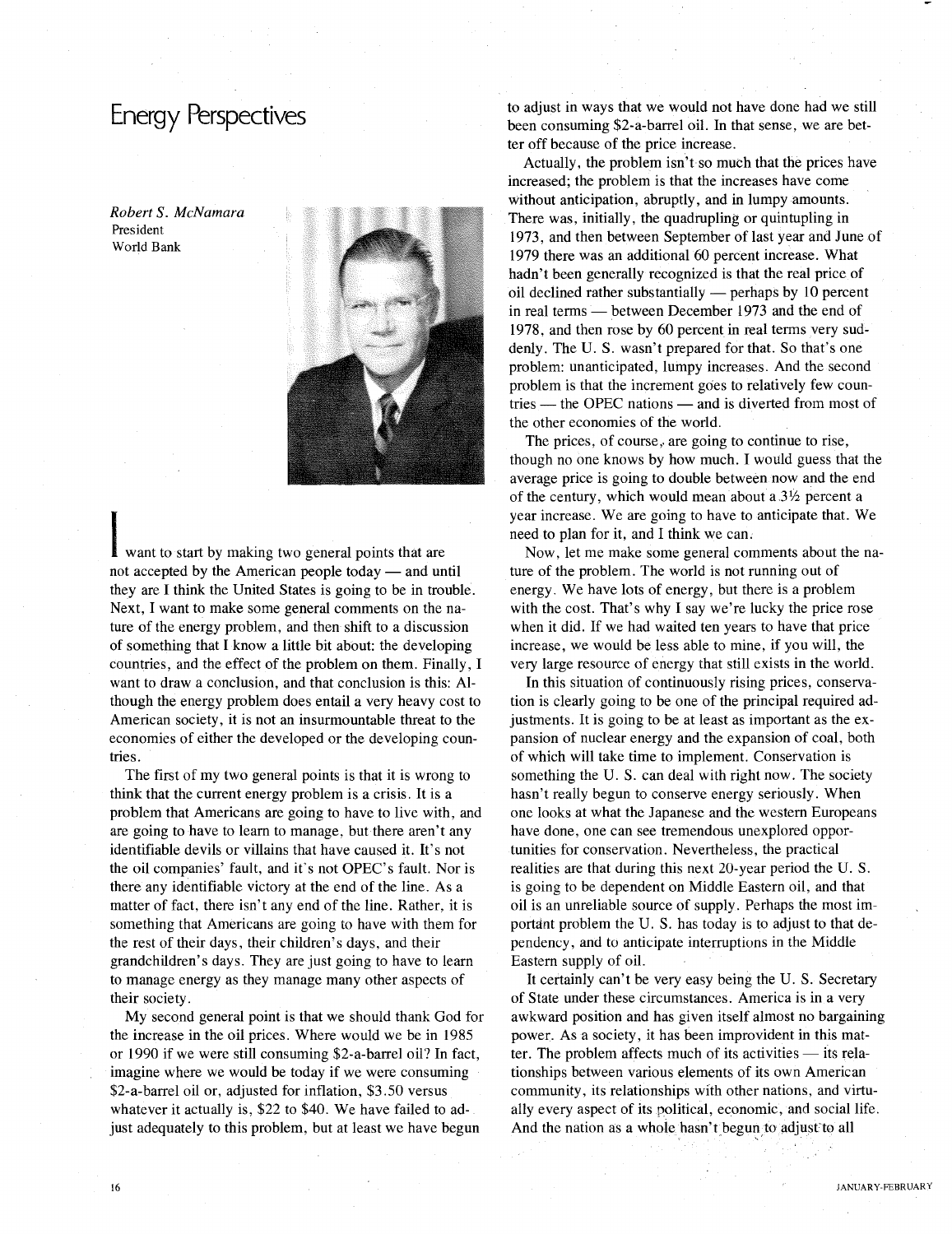this. Clearly, one response that it can make  $-$  and one particularly relevant to Caltech  $-$  is to speed the shift to new energy sources by expanding the research and development effort. Not nearly enough attention has been directed to that.

Now let meturn to something I do know more about, namely, the developing world. What is this developing world? Well, excluding the People's Republic of China and a few other centrally planned economies, there are roughly 100 developing countries that the World Bank deals with. They have a population of 2% billion people. One and a quarter billion of those 2% billion people live in what we call the poorest countries  $-$  India, Bangladesh, Upper Volta, and so on. Their average energy consumption per capita is 166 kilograms of coal equivalent per year. In the United States it is 12,000; in the Federal Republic of Germany, 6,000. The U. S. has a long way to go in conservation  $-$  not that it could get its 12,000 down to 6,000. The U. S. is, after all, a much bigger country, it's colder, and there are other reasons why it should consume more than the Federal Republic  $-$  but not 100 percent more.

But there are  $1\frac{1}{4}$  billion people in the poorest developing countries consuming 166 kilograms equivalent of energy versus the U. S.'s 12,000. That is going to change. There is a tremendous energy requirement lying ahead if these people are to move upward in the most fundamental human terms. They need more calories, and they cannot get more calories without more energy. I think their per capita consumption of energy will probably quintuple by the end of the century. The United States must understand that and take account of it.

In the short run, the problem of these poorest developing countries isn't energy; their problem is money. Their energy bill has increased tenfold since 1972, from \$5 billion to \$50 billion a year. There are only two ways to deal with that. Reduce the consumption  $-$  and that is pretty difficult when, per capita, you are consuming only 166 kilograms of coal equivalent energy per year -'or reduce the rate of economic growth, a terrible penalty for their people.

Another billion individuals live in Brazil, Korea, Mexico, and similar middle-income developing countries, and they consume 900 kilograms compared to the U. S.'s 12,000. They don't have a great deal of room for conservation either. The only way to deal with their problem is for the developed nations and OPEC to help them finance it. I submit that it is in the interest of the developed nations and OPEC to do so and that means, essentially, intermediation. We must take the increment of price, channel it through the world's financial system, and put it to work in the developed countries and in the developing countries as well. That is a primary requirement, and in the short run is much more important than finding new energy sources or anything else as far as the 2% billion people in the developing world are concerned.

The second requirement is to help them help themselves. There is a tremendous opportunity to expand the energy production in those countries. The best way to deal with oil prices is to reduce the pressure of supply and demand. It does not matter very much initially whether the additional barrel of oil or energy is produced in the U. S. or someplace else in the world. If the energy demand can be reduced, then the pressure on energy supply will be reduced.

Among those 100 developing countries, we in the World Bank estimate that 78 have the potential to produce oil. Only 23 are producing it, and those only in small quantities. But we think the 78 can expand their production by about 4 million barrels of oil and gas equivalent per day in the next ten years. It will cost some \$12 billion per year to do it. And it is in the developed nations' interest to help raise that capital.

The World Bank is trying to assist in this. Within three years we expect to be associated with energy projects worth about \$4 billion a year. This will help the developing countries to move towards that 4-million-barrel-a-day increment by the end of ten years.

So I come back to where I began: America is going to have to live with the energy problem for a very long time. The costs are huge. Energy is approximately 5 percent of this country's GNP today. If it doubles in real terms between now and the end of the century, in a sense that means a loss of 5 percent of  $GNP - 0.4$  percent a year reduction in the U. S. growth rate. That is not something one would deliberately seek, but neither is it something one ought to feel overwhelmed by. The American people just need to address it in a determined manner, and so far they haven't. That, I think, is the real issue for the United States.  $\square$ 

ost of the people who talk about energy today unfortunately talk about it in terms of the distant future. They talk about what's going to happen in the year 2000. I would like to try to give you the perspective of the operating utility executive who has the responsibility for delivering the 11O-volt current at your outlet today and tomorrow.

I think for most of our energy problems we look toward Washington as a focus. And unfortunately, a coordinated national energy policy has eluded at least three presidential administrations. Perhaps the reasons lie in the basic divisions in our society regarding energy. They include a disagreement about the kind of future people want, the morality of nuclear power, the legitimacy of continued economic growth, the degree of environmental preservation, and also a proper distribution of income. These issues involve more than just energy, but they have been injected on the energy circuit, and they provide what the electronic technician would call "noise" on the circuit.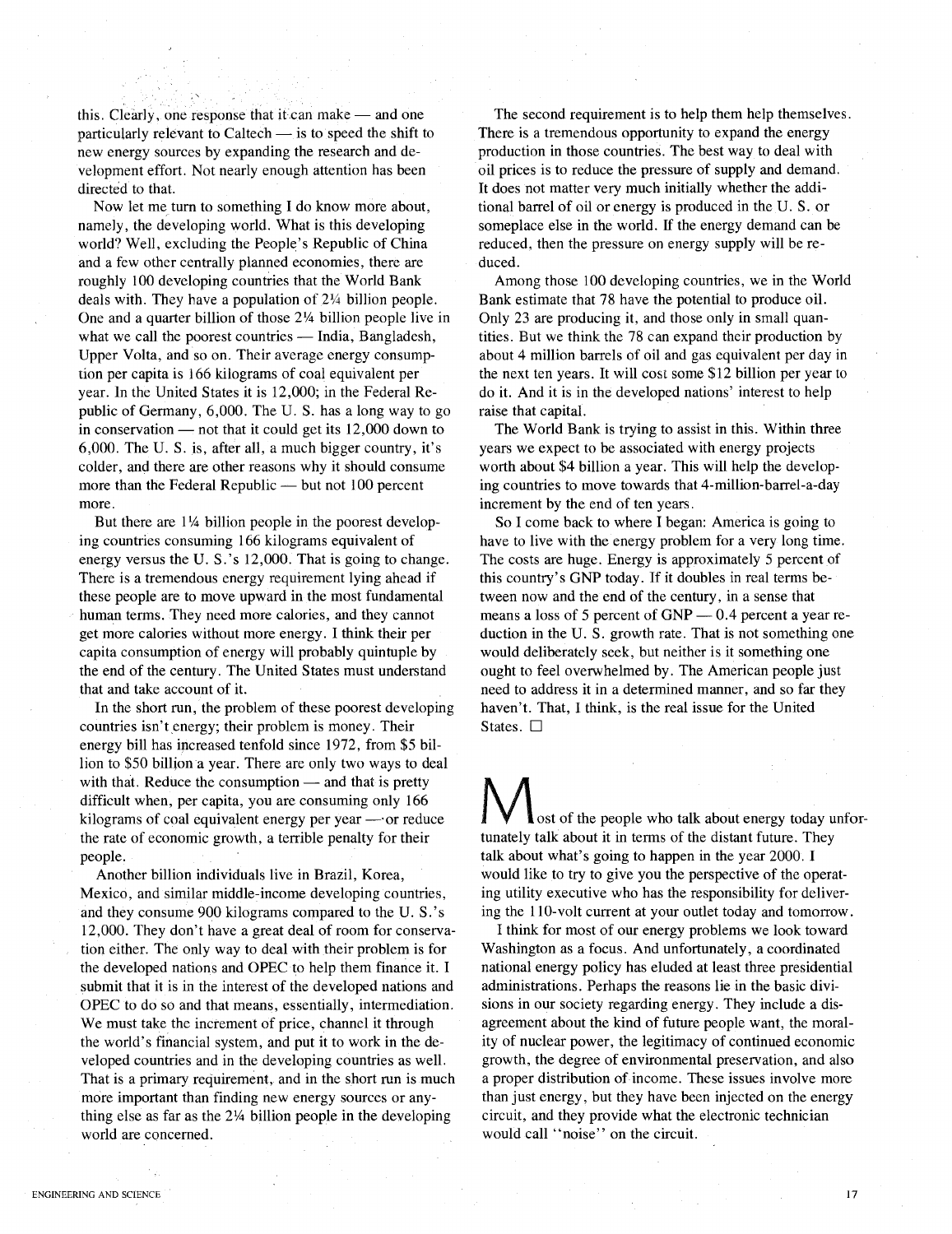*William R. Gould* President Southern California Edison Company



We have reached the point where the energy debate has become a testing ground, even a place of conflict, over the broader social choices. The process by which we make these choices is completely inadequate. We have to choose between adequate energy and environmental quality, health and safety and national security, and the system by which we do it practically doesn't exist. There has been too much political rhetoric on this subject, too much finger pointing, too much looking for the villain in the piece, and too much knee-jerk reaction. Not enough attention is paid to the factual analysis or the need to balance competing objectives.

Most of the government mechanisms in programs dealing with energy are ineffectual and very expensive. They compound our problems rather than solve them. As one writer has put it, our political circuits have simply become overloaded on the energy issue. The old process of informal compromise and implicit mutual accommodation no longer works. So in addition to needing a workable energy policy, I believe we need a workable decision-making process that will protect the market system and the other institutions that have allowed our country's standard of living to become the highest and the most envied in the world. We must, as a nation, agree on what our energy options are - what environmental trade-offs will be required, what risks we are willing to take. We must acknowledge that our country currently relies too heavily on foreign oil, where we have no control over cost or continuity of supply. A failure to change this fact could hold the horrible specter of another global war.

No single energy source holds the key to our energy future. If our nation is to meet the triple energy objectives of an adequate and dependable supply of energy, environmental protection, and economically feasible conservation, we will require a balanced energy mix that includes nuclear, coal, solar, synthetic fuels and other resources. In short, we are going to need every BTU and every kilowatt from whatever source we can find. Those who would say that any one single source is the answer $-$  such as geothermal, solar, or whatever - are mistaken.

Clearly, the most likely technical alternatives to oil between now and the year 2000 are coal and nuclear. We have in this country a 300- to 400-year supply of coal if government restrictions and regulations are eased to allow this resource to be used with sufficient environmental safety regards. Coal could produce 40 to 50 percent of our electricty by the tum of the century, but unless I have missed a news item, there have been no significant federal coal leases issued in the last ten years.

Our country cannot achieve any energy independence from oil cartels without a substantial reliance on nuclear power. At the present time nuclear power is not generally regarded by the man on the street as being on the side of the angels. Certainly there is increased uncertainty over the future of nuclear power following the Three Mile Island incident. This accident was a serious matter but it must be remembered that no one was injured and radiation releases were well within safe limits. Despite what you may have been led to believe, the safety systems worked. In fact, the margins of safety were greater than what had been anticipated by the designers of the plant.

This is not to excuse what happened at Three Mile Island. Our industry has taken the incident very seriously. We have analyzed what happened, and we have learned a great deal about that particular kind of nuclear plant. We have taken important steps to assure greater responsibility for nuclear safety. The electric business, in concert, has formed the Institute of Nuclear Plant Operations. It has the task of establishing nuclear plant operating standards and setting criteria for operator training. It will conduct on-site audits of the operations  $-$  policing if you will  $-$  and it will monitor the industry's safety-related goals. This is an attempt on the part of the industry to go beyond what the regulatory agencies did, that is, to properly and intelligently police its own operations. This Institute will have an \$11 million budget and a full-time staff of 200 people. It will also have a review board composed of prominent educators, scientists, and engineers from outside of the business.

A Nuclear Safety Analysis Center has also been established. It is currently carrying out a detailed technical analysis of what happened at Three Mile Island. Recordings were taken at three-second intervals at most of the critical system points, so we have a great mass of hard data that is now being evaluated by some of the most experienced technical specialists in the nation. The lessons we learn will be recycled in the operation and design of existing and future nuclear plants, and they will be thoroughly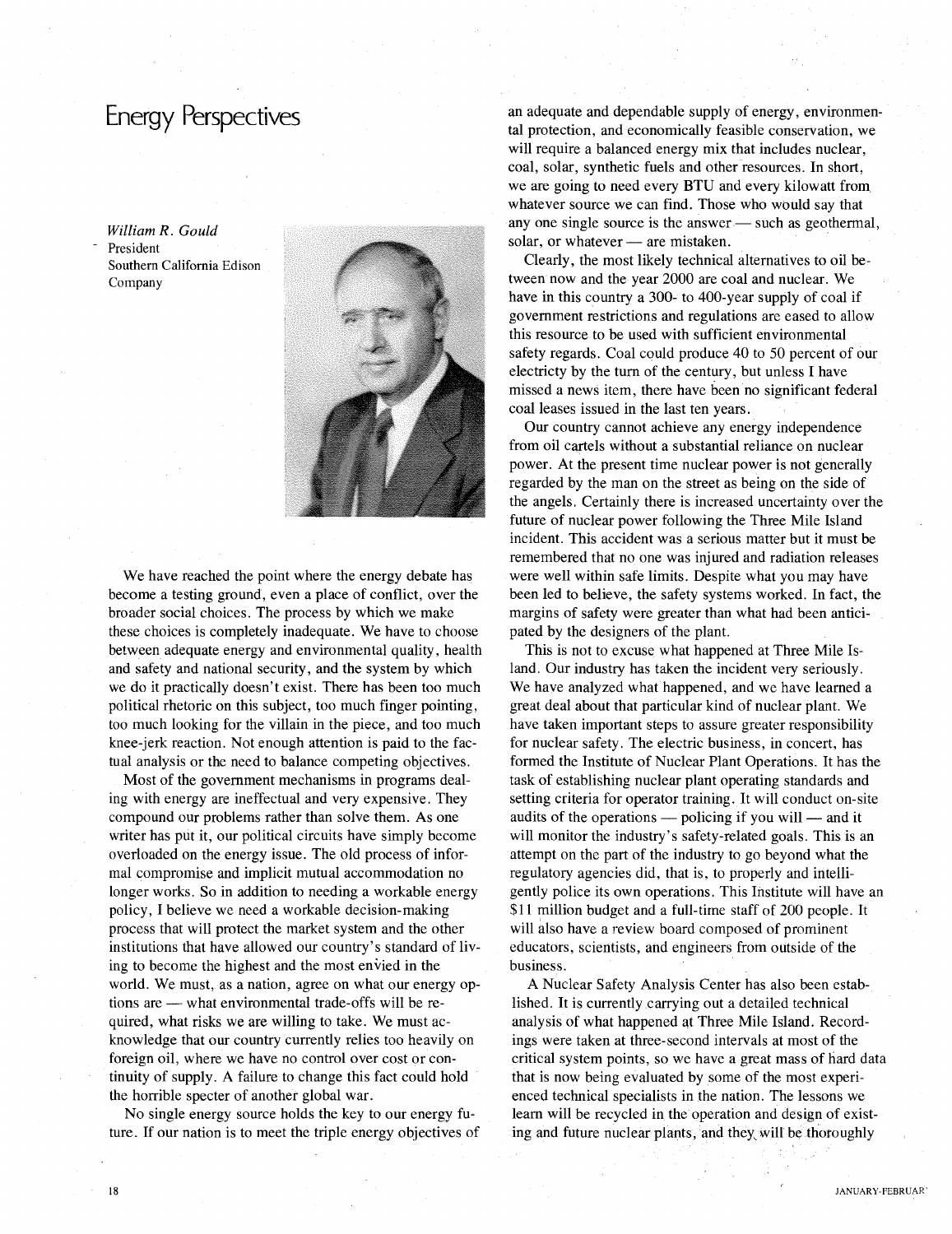communicated with the public.

One of the things we found was missing in Three Mile Island was an adequate emergency response system. So we have, within the industry, established an emergency response plan that will serve as a pre-planned, organized approach for improving the overall coordination and communication in the event of another emergency situation. It will also set up procedures for operations and for shutdowns, and will establish a national inventory of experts and equipment that can be rushed on-site promptly when needed. Incidentally, we have in southern California a nuclear power plant that has operated for 12 years, producing enough kilowatt-hours to save the rate payers up to \$7 million in each of these years. Over its 12-year operating life, San Onofre Nuclear Generating Plant has experienced 12 near full-load shutdowns of the turbine generator, and in no case has the unit experienced operating difficulties or problems.

As a nation, we cannot give up the nuclear option. Further, I don't think that we can give up the option to recycle plutonium, nor to develop the breeder reactor. To me the best place in the world for plutonium is behind 12 inches of high-tensile steel and some 18 feet of concrete, making kilowatts rather than being a threat in the minds of many throughout the world. If we don't recycle plutonium and if we don't build the breeder, the rest of the world is going to do it, and it will become a producer of electricity in the world anyway.

The most dangerous course of action this nation could :ake as a result of Three Mile Island would be to abandon the nuclear option as a source of electric power. If that were allowed to happen, the consequence for the country's economic and general well-being would be crippling. Our productivity. would go down, and our ability to compete in the world market would decline to where, in my perspective, we would be a third-rate nation. In 1978, 7 percent of all capital spending in the United States was for nuclear plants. Eighty-three such plants are currently under construction. Seventy-two are in service at the moment providing about 13 percent of the nation's total electricity. Best estimates for the year 2000 call for nuclear power to provide 35 to 40 percent of our nation's electricity.

Conservation too will play an important role in our energy future. Our company is committed to it. We expect to spend \$20 million in our conservation program in 1979. But the fact is, conservation over the long term can only slow the growth in the demand for electricity  $-$  it will not stop it. Here in California, for instance, prior to the oil embargo of 1973, we had forecast the need for over 11,000 megawatts of new generating capacity to serve what we then expected to be the 65,000 new customers we would add each year over the next ten years. The only number that has not changed in this estimate is the new customers number. We expect as many as 90,000 new customers this current year. We must have additional capacity to serve them. Since the oil embargo, we have reduced our

forecast of 11,000 megawatts by some 6,000 megawatts because of current and anticipated customer response to the call for conservation. We have achieved that conservation in part because the price of the product has gone up dramatically, tied as it is inseparably to the soaring cost of foreign oil. But nevertheless, this is a significant company/customer effort. The fact remains, however, that we still need 5,000 megawatts of new capacity for the coming decade. That's about 40 percent of our existing capacity, and about half of this new capacity is expected to be nuclear. This will come from San Onofre units 2 and 3, which are currently under construction, and a share that we have in a nuclear power plant under construction near Phoenix, Arizona.

Other large increments of our future capacity are moving along as scheduled. These include a major coal-fired station at one of five proposed sites in southern California where for the first time in this state we're going to attempt to burn coal as coal. We plan to build a combustion-turbine "peaker park" near Lucerne Valley. A peaker park is a series of combustion turbines, similar to jet engines, that can be put into operation on short notice. Unfortunately, they require a sophisticated fuel. They can burn coalderived fuels, oil and liquid, but they can't burn coal. So we have to have a synthetic fuel program under way to provide fuel for them.

We are working very hard in research on virtually every known feasible alternate source for generating electricity. Our R&D program for 1979 totals \$32 million, one of the highest outlays of any investor-owned utility in the United States. We're already participating in a number of alternate energy projects - solar, wind, thermal, fuel cells, and magnetohydrodynamics. In addition, we are actively pursuing the development of synthetic fuels including gasified and liquefied coal and shale oil. But we are dealing with new and untested technologies. Realistically, these alternative energy resources can be counted on to contribute only a small percentage to our generating resources by the tum of the century.

The cost of these sources will be high, almost prohibitive. For instance, our 10-megawatt solar plant that is now being built near Barstow is expected to be completed in 1981. This is a pilot plant, and the cost per kilowatt-hour of electricity will be in the neighborhood of 80¢. Electricity from our 3-megawatt wind turbine that is being built in the desert will probably cost around  $12\ell$  per kilowatt-hour. And from our first geothermal plants and coal gasification plants, electricity will be in the range of 14 to 15¢ per kilowatt-hour. Compare these figures with nuclear power, which currently costs 1.5¢ per kilowatt-hour, coal about 2.3¢ per kilowatt-hour, and oil about  $4¢$  per kilowatt-hour. Over the long term as technology is developed, I expect the solar and wind costs to go down, particularly when photovoltaics start to come on the scene. But until then, our energy options, at least the economic ones, are limited because customers cannot afford to pay 3 to 20 times more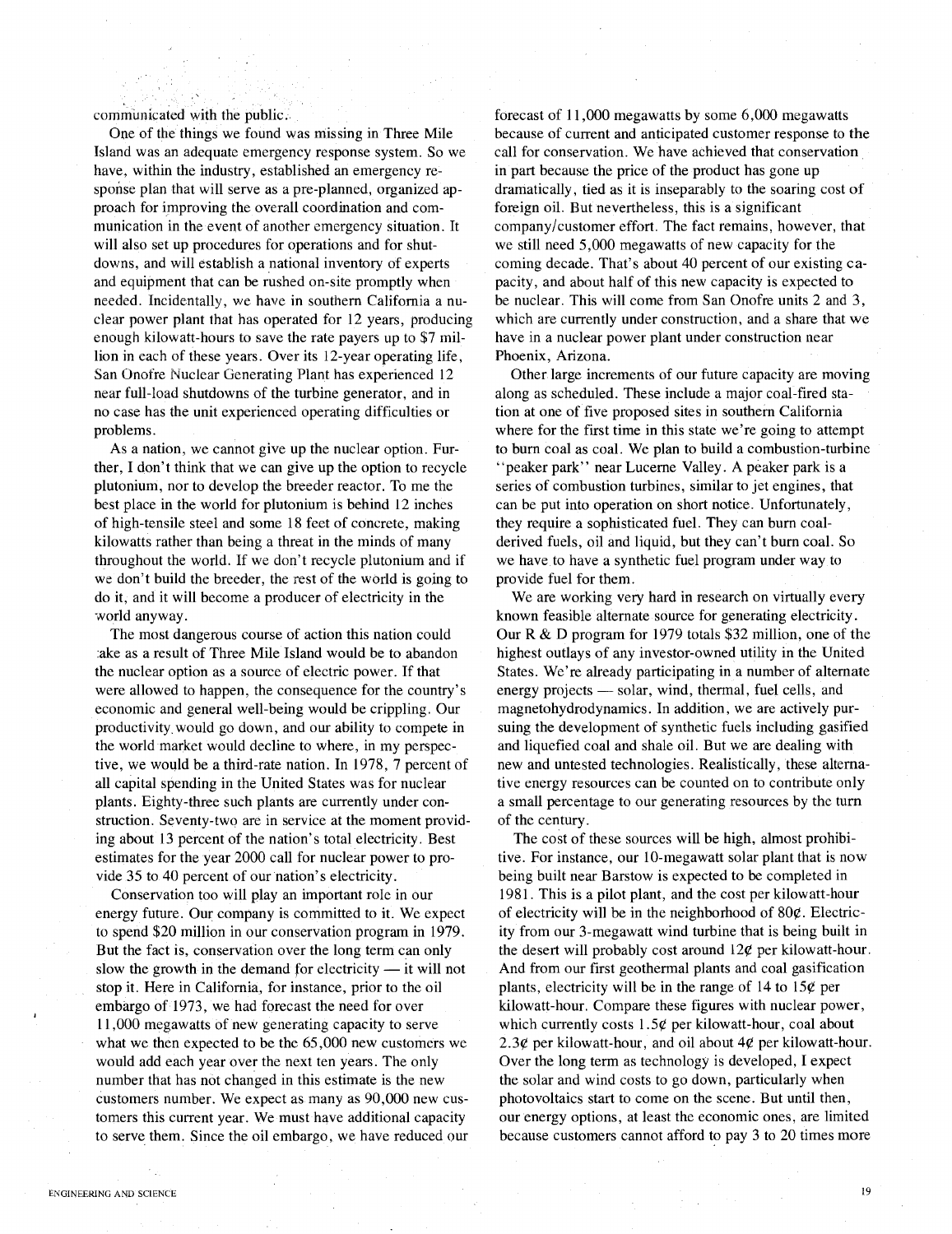for their electricity than what they would with existing means of production.

Coal and nuclear power are here now as alternatives to imported oil. They are economic, we have the technology. Other so-called alternate energy sources are not here and now, nor will they be to any significant degree for at least another decade or two. The answers to our near-term energy futures are clear. What we need is the necessary decision-making process that balances the conflicting interests, and toward this end, I hope we will all work together.  $\square$ 

*Dean A. McGee* Chairman and Chief Executive Officer Kerr-McGee Corporation



e all know that coal is one of our most viable alternative energy sources, and I would like to try to put the coal business into perspective with regard to our overall energy situation. Coal satisfies all of the criteria necessary for a near-term major addition to our energy supply. It is plentiful, the technology to use it is available now, there is an existing infrastructure on which to build, and because of its chemistry, coal can be converted into a wide range of fuel products. For these reasons, coal is the cornerstone of the government's program for offsetting the growing shortfall in the domestic supply of hydrocarbons.

Coal comprises some 70 to 80 percent of this country's energy reserves, but at present it only supplies about 20 percent of our energy requirements. Domestic production of coal has increased only slightly in the six years since the oil embargo. And in these six years, many new regulatory restraints have been placed on the mining, transportation,

and burning of coal that have substantially increased the cost of its production and use. The government's programs for developing the technology for the conversion of coal and for first-generation demonstration plants have been few. Thus for a decade or two, most of the coal used will have to be burned as solid fuel.

Coal, of course, was the fuel of the Industrial Revolution. It was coal that powered the transition from an agricultural and wood-burning economy to an industrial one. But the use of coal did hot grow with the economy. The United States is estimated to have about 30 percent of the world's recoverable coal reserves. Of the estimated 1.7 trillion tons of coal reserves in this country about 214 billion are recoverable at present cost and with present technology. Coal is widespread geographically, with mineable deposits in 37 of our states. .

Coal production grew rapidly in the early years of this century. Of the total energy produced in 1923, coal provided 73 percent, and oil and gas 23 percent. This level of production was not surpassed until 1947 when coal comprised 51 percent of the total energy produced, and oil and gas 45 percent. During this period of 24 years, total energy demand in this country grew steadily, but petroleum fuel captured most of the growth.

Following World War II, a number of large-diameter gas transmission pipelines were constructed. In 1954 the United States Supreme Court decided that the Natural Gas Act of 1933 gave the Federal Power Commission authority to control the wellhead price of natural gas. These two occurrences made an abundance of below-replacement-cost, clean, natural gas available in most parts of this country, and the production and use of coal declined steadily. In the early 1960s the production of coal declined to less than 400 million tons. By 1976, coal's share of the energy market in this country had dropped to 20 percent, and oil and gas had risen to 76 percent. Production of coal has continued to increase slowly and currently is around 700 million tons annually.

For the past quarter of a century, coal has been the victim of federal energy legislation and regulation. Energy price regulation, environmental restrictions, safety and health requirements, use controls, and often contradictory and overlapping government policies have effectively limited the production and use of coal. As an exarnple, rny company has been trying since 1975 to put a large surface coal mine into production in eastern Wyoming. A brief review of what has happened in the intervening *4*<sup>1</sup> 1z years will illustrate the type of problems the coal industry must now overcome to assume a larger share of this country's energy demand.

A lease on the coal property was obtained from the government in 1966. The lease has a clause requiring that approximately 10 million tons must be produced by June 1, 1986. The initial application for the permit to mine was made in February of 1975. Preparation of an environmental impact statement was begun in  $1976$ . In 1977 a new re-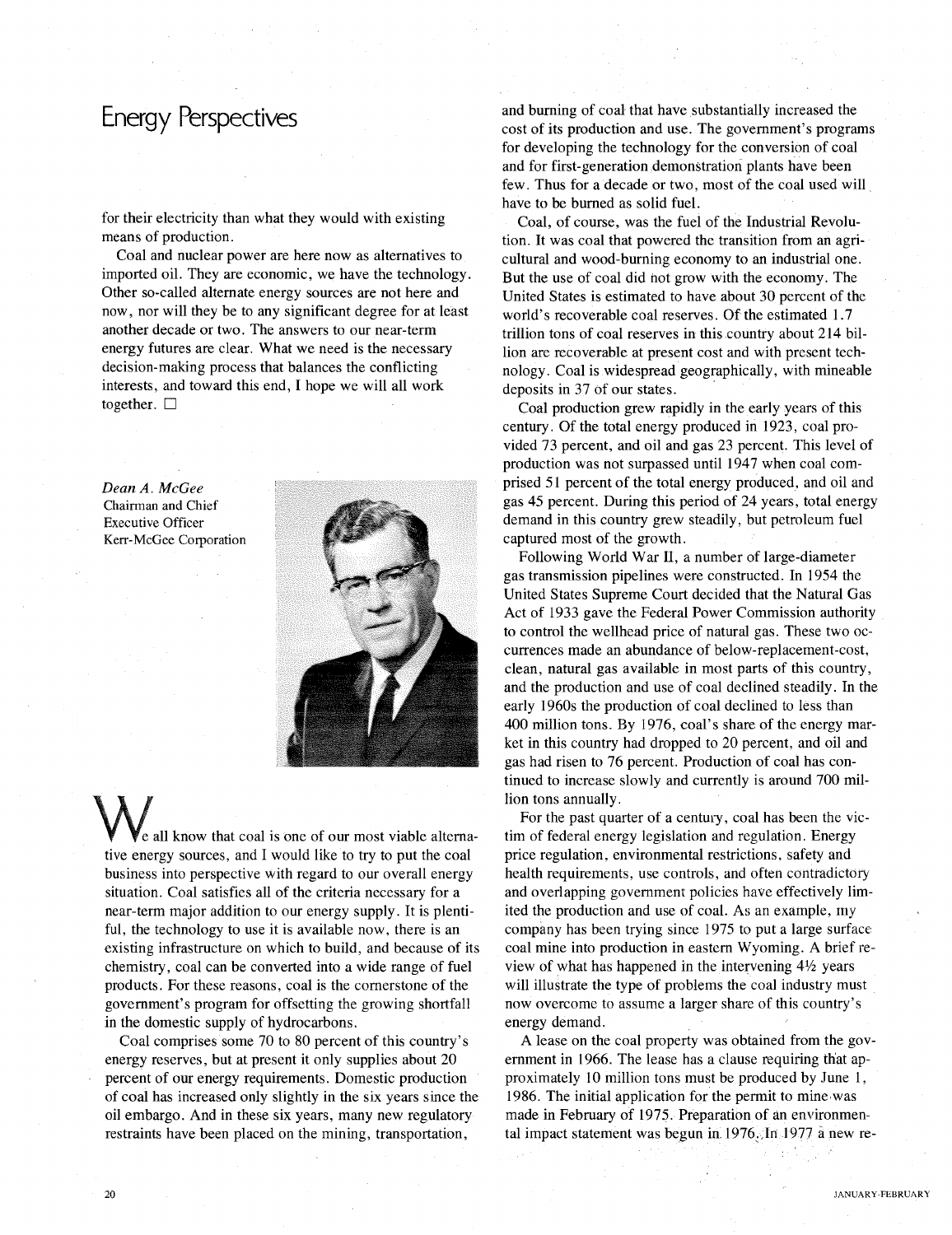vised mining plan was required. In April of 1978 the government advised that the plan would have to be changed to conform fully to the requirements of the Office of Surface Mining. **In** 1977 an application for a mining permit was also made to the Wyoming Department of Environmental Quality. The original application to the state of Wyoming was one two-inch-thick report. The recent application was six three-inch volumes, and in addition one state agency required 50 copies. We do not yet have a permit to mine, but unless we mine 10 million tons of coal by 1986, we could lose a very valuable property. Here are some of the more interesting questions that some of the regulatory agencies ask. How will the cattle trails be reestablished in the final reclaimed area? What color will the service buildings be painted? Where will the blasting materials be stored? And many more going on in the same vein.

With the sharp, continuing increase of world oil prices since 1974 and the plan to reserve gas for premium uses, the cost disadvantage under which coal has competed for decades is beginning to be reversed. Coal at the mine mouth now has a competitive advantage in a number of areas. However, the cost of transportation, storage, environmental and health and safety requirements, increased severance taxes, and royalties has significantly offset any mine-mouth cost advantage. Partly to stay competitive, there has been a shift from underground to lower cost surface mining and from eastern to western coal. Sixty-three percent of the coal mined in 1978 was from surface mines. **In** 1970 the production east of the Mississippi River accounted for 93 percent of total coal production. It is estimated that by 1990 this percentage will have shrunk to 59 percent. The occurrence of very thick coal seams (up to 100 feet) with thin overburden in eastern Wyoming and Montana is largely responsible for this shift.

As the domestically produced supply of oil and gas continues to decline  $-$  and it will  $-$  the future for coal seems to lie in two areas: for electric power generation and as a raw material for the production of synthetic fuels. Unless the government uses the authority it now has to mandate that the existing oil- and gas-fired utilities shift to coal, there will not be a dramatic increase in the production of coal. The future for a greatly expanded use lies in this country's success in transferring its energy base for liquid and gaseous hydrocarbons from oil and gas to coal. The technological challenge confronting the adaptation of coal utilization to our existing infrastructure is related to three characteristics of coal: **It** is dirty, it is solid, and coal resources are not always located at points of major use.

Because this country is responding to an energy crisis, coal-utilization concepts under most vigorous development today are those that can be commercially implemented at the earliest date. These are, for the most part, an engineering upgrading of first generation coal-utilization technology, namely direct coal burning, coal liquefaction, and coal gasification. But these processes are a stopgap measure.

The coal industry of the future will probably be struc-

tured around an entirely different concept, similar in many respects to the way the petroleum industry is structured today. The petroleum industry developed a technology for the separation of crude oil into components that best fit a wide spectrum of needs. The ultimate coal industry can be visualized as having the same general characteristics, with coal being separated into many components to fill an equally wide spectrum of energy needs. To achieve this, the coal industry is in need of a technological breakthrough, a concept that would do for coal what distillation has done for petroleum.

The needed coal-separation process should remove ash and other impurities and should separate coal into a hydrocarbon fraction for liquid fuel uses, another hydrocarbon fraction for gaseous fuel uses, and a high-carbon, high-BTU fraction suitable for electric power generation. At the present time, the technology for breaking coal into these general end uses is not available. However, many separate coal-conversion concepts for producing clean-burning fuel, synthetic crude oil, and synthetic natural gas are beginning to merge into a concerted effort for the optimum utilization of coal. Perhaps the needed breakthrough is just over the horizon. Coal, the United States' most readily available, largest energy resource, has not yet begun to fulfill its potential for making a large contribution to our energy needs.

As for the world situation in coal, as you probably know, Australia and South Africa are large producers. Of course, the European countries — Germany, France, Britain — have been producing coal for centuries. But we recently have had visits from both the French and the British asking about the possibility of acquiring equity interests in coal deposits in this country. They anticipate that Europe alone will need some additional 85 million tons of imported coal by 1985. So the world is going to look to the United States in the next decade or two for a part of its coal needs.  $\Box$ 

nowing I was scheduled to be the last speaker, coming after several distinguished experts, I decided that flexibility would have to dominate my preparation. So I came up with a list of some 50 points I thought ought to be mentioned in a symposium on energy. Then I sat and crossed items off as they were covered by others. Soon I began to worry that nothing would be left for me to bring  $up$  — and that almost happened. **In** fact, the other presenters covered everything on my roll except one issue. That one, amazingly, was not even so much as mentioned. It is merely the energy program of the administration in Washington! I say amazingly, because, after all, President Carter, you may remember, came down from Camp David and delivered a major TV address billed as the most important of his career. He said he wanted Congress to approve, and the nation to back him in, a massive project to create a syn-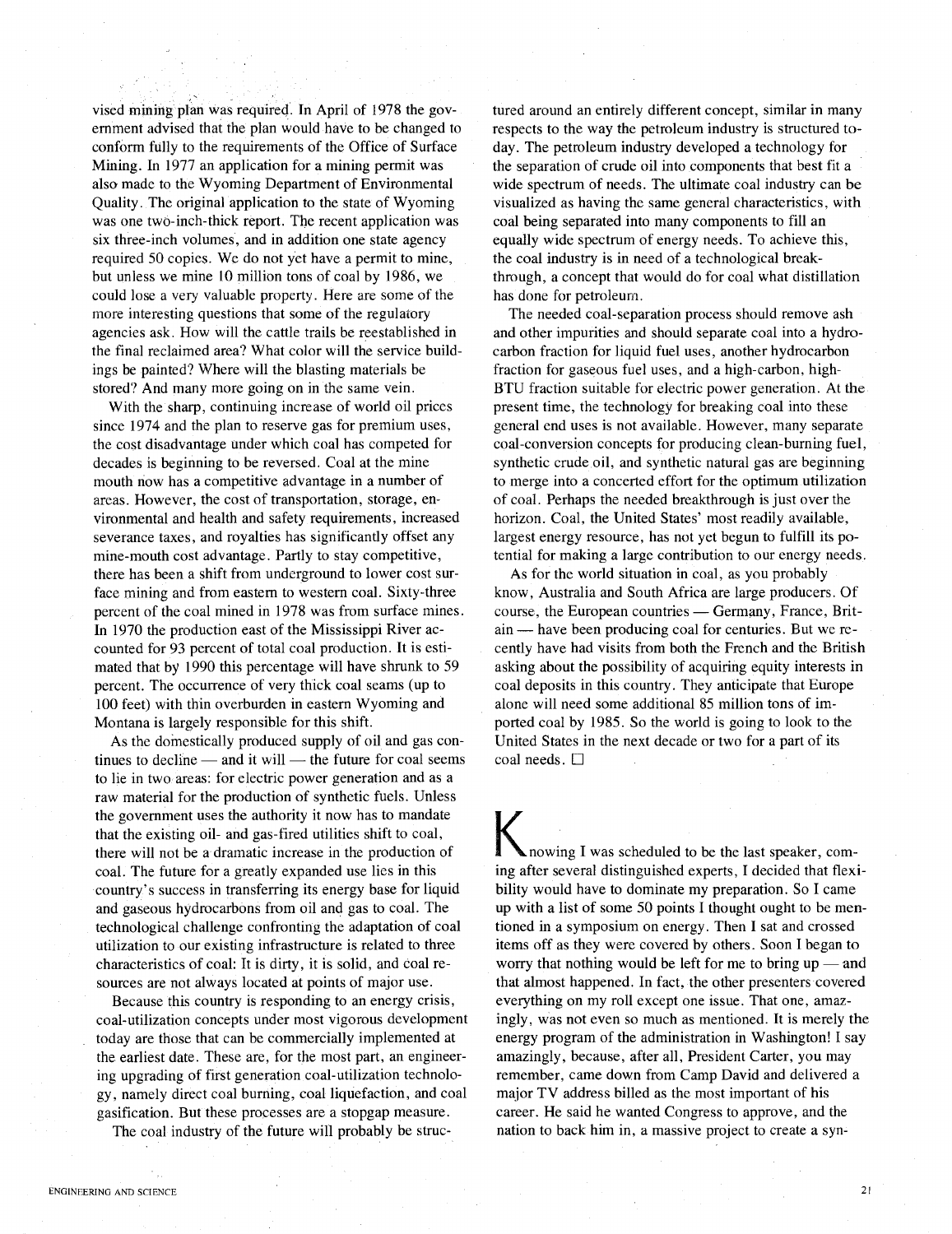*Simon Ramo* Director, and Chairman of the Science and Technology Committee TRW Inc.



thetic fuel industry in the United States to cost over \$100 billion. To carry this out, he proposed two new government agencies: one, the Energy Mobilization Board with duties to expedite things, to beat the other bureaucracies over the head so they'll quit standing in the way; and the other, the Energy Security Corporation, a new operation with that \$100 billion to spend to get synthetic fuel rolling.

Now, as we all know, in the United States there are two ways to get something done. Either the government does it, or free enterprise does it. Perhaps the nation is divided into three halves on this subject. One half says, "The way you get things to happen right is keep the government out and let free enterprise, which made this nation great, do the job." Another says, "What? Look to the selfish, profit-seeking private sector? They certainly do not have the nation's interest at heart! Government action is the only way to go." Approximately half the people in the nation believe the private enterprise system, and big business in particular, is no damn good. Another half says the government is a wasteful, inefficient, incompetent bureaucracy and can't do anything right. A third half holds both these views at once.

Now, both of these extreme views are 'wrong, particularly as applied to energy. You can rightly be accused of being out of date if you imagine that a total free-enterprise, private-sector solution to the energy problem is in the cards for the United States. The situation is much too political for that and isn't going to change. The government is in energy in a big way, and the government is going to stay in it. But the government really is a big, wasteful, inefficient, largely incompetent bureaucracy, and you can't get anything done without the expertise - management,

 $technological, economic — of the private sector. So the$ trick, the name of the game, the real solution to the prob $lem - as$  is true of a number of other problems involving science and technology in our nation  $\frac{1}{\sqrt{2}}$  is to have the right combination, the right roles and missions, the right teaming up of government and private industry. This is what we have to work toward.

Those who think in terms of the private sector's handling energy matters alone look upon the President's program as taking hundreds of billions of dollars out of the private sector and handing them to a government agency to do a job it is not competent to do. The government will hire a huge group of amateurs to direct synthetic fuel approaches — what and where and on what time schedule, and with what kinds of technologies, controls, and allocations. Of course, there will be some outstanding people at the top  $-$  not outstanding in the sense of having energy experience, because that is ruled out by the peculiar U.S. interpretation of conflict of interest  $-$  and a good many of the government's staff will be trying desperately hard to do what is right for the nation. But by and large, it just isn't in the cards to solve the energy problem with syn-fuels if that whole program is going to be directed by a new government agency, with industry simply trying to respond to the highly politically dominated decisions of the government. The environmentalists are also concerned about this approach because they see the proposed new Energy Mobilization Board as simply a way of getting around the reason why all the other regulatory bureaucracies were put into existence in the first place.

But there's more to it than this. There are a lot of alternatives to the energy problem in the United States and they all have their zealous advocates and their detractors. The conservationists, for example, say that for less capital investment and technological effort than will go into syn-fuel we could pay for changeovers in industry, our homes, and our cars, so as to use a lot less energy. A barrel of oil saved is a barrel produced. And if you can save it with less cost, with less change of lifestyle, with the least concern about the environment, then that's the thing to do.

Another voice comes from the nuclear advocates who argue that we have allowed that whole area to become emotional and political, and that, while past attention to safety, waste disposal, and so forth may not have been totally adequate, we certainly can rise to the additional requirements. And there are those who will tell us that the reserves of oil in the existing oil wells can be doubled if we apply new technology to bring the oil up when it becomes reluctant. Of course, that will cost money, but not as much as creating a whole new synthetic fuel industry under a massive government program. There are solar advocates who favor solar panels on the roof to heat water, solar cells to go from sunlight directly to electricity in homes, and solar conversion on an industrial basis through techniques such as biomass or through Caltech's Harry Gray's catalysts to break up ordinary seawater into fuels of